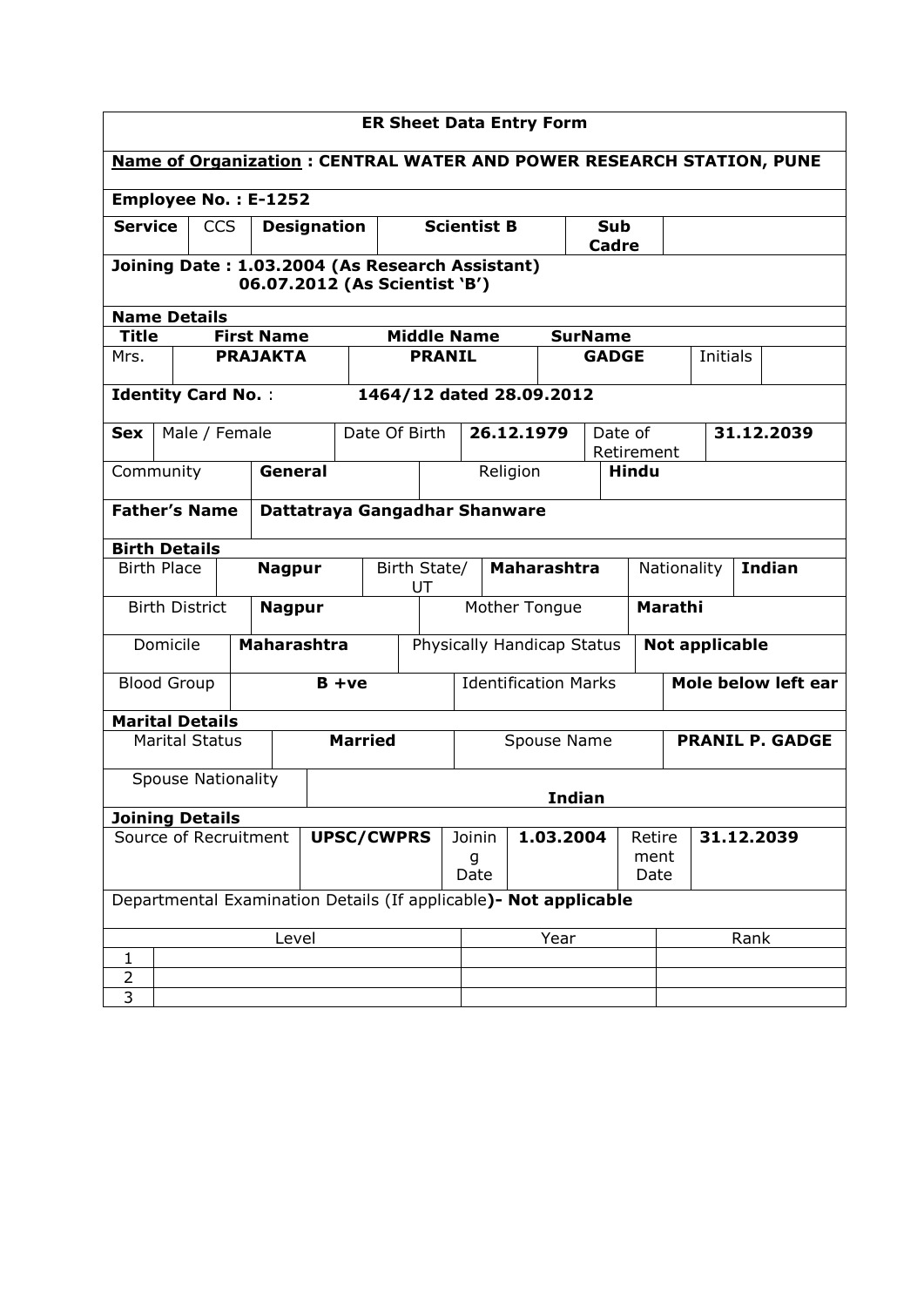| Remarks (if any)               |                  |               |               |               |  |  |  |  |  |  |
|--------------------------------|------------------|---------------|---------------|---------------|--|--|--|--|--|--|
| Languages known                |                  |               |               |               |  |  |  |  |  |  |
|                                | Name of Language | <b>Read</b>   | <b>Write</b>  | <b>Speak</b>  |  |  |  |  |  |  |
| Indian Languages<br>1<br>Known | Marathi          | <b>Fluent</b> | <b>Fluent</b> | <b>Fluent</b> |  |  |  |  |  |  |
| $\overline{2}$                 | <b>Hindi</b>     | <b>Fluent</b> | <b>Fluent</b> | <b>Fluent</b> |  |  |  |  |  |  |
|                                |                  |               |               |               |  |  |  |  |  |  |
| Foreign Languages              | <b>English</b>   | <b>Fluent</b> | <b>Fluent</b> | <b>Fluent</b> |  |  |  |  |  |  |
| Known                          |                  |               |               |               |  |  |  |  |  |  |

## Details of deputation (if applicable)

| Name of the Office | Post held at that<br>time in parent office | Name of post<br>(selected for<br>deputation | Period of deputation |      |  |  |  |  |  |
|--------------------|--------------------------------------------|---------------------------------------------|----------------------|------|--|--|--|--|--|
|                    |                                            |                                             | Since                | From |  |  |  |  |  |
| Not applicable     |                                            |                                             |                      |      |  |  |  |  |  |

## Details of Foreign Visit

| SI.<br>No. | Place of Visit                   | Date of visit                  | Post held at<br>that time           | Whether it<br>is a<br>personal or<br>official visit | Details of visit                                                                                      |
|------------|----------------------------------|--------------------------------|-------------------------------------|-----------------------------------------------------|-------------------------------------------------------------------------------------------------------|
|            | Wellington,<br><b>Newzealand</b> | 20.10.2008<br>to 5-<br>12.2008 | <b>Research</b><br><b>Assistant</b> | <b>Personnal</b>                                    | <b>Personnal</b>                                                                                      |
|            | Hanoi, Vietnam                   | 23.09.2014<br>to<br>27.09.2014 | <b>Research</b><br><b>Officer</b>   | <b>Official</b>                                     | Τo<br>participate<br>and present<br>a research<br>paper in 19th<br><b>IAHR-APD</b><br><b>Congress</b> |

## Transfer/Posting Detail (if applicable)

| Place | Period of posting |      |  |  |  |  |
|-------|-------------------|------|--|--|--|--|
|       | Since             | From |  |  |  |  |
|       |                   |      |  |  |  |  |
|       |                   |      |  |  |  |  |
|       |                   |      |  |  |  |  |
|       |                   |      |  |  |  |  |
|       |                   |      |  |  |  |  |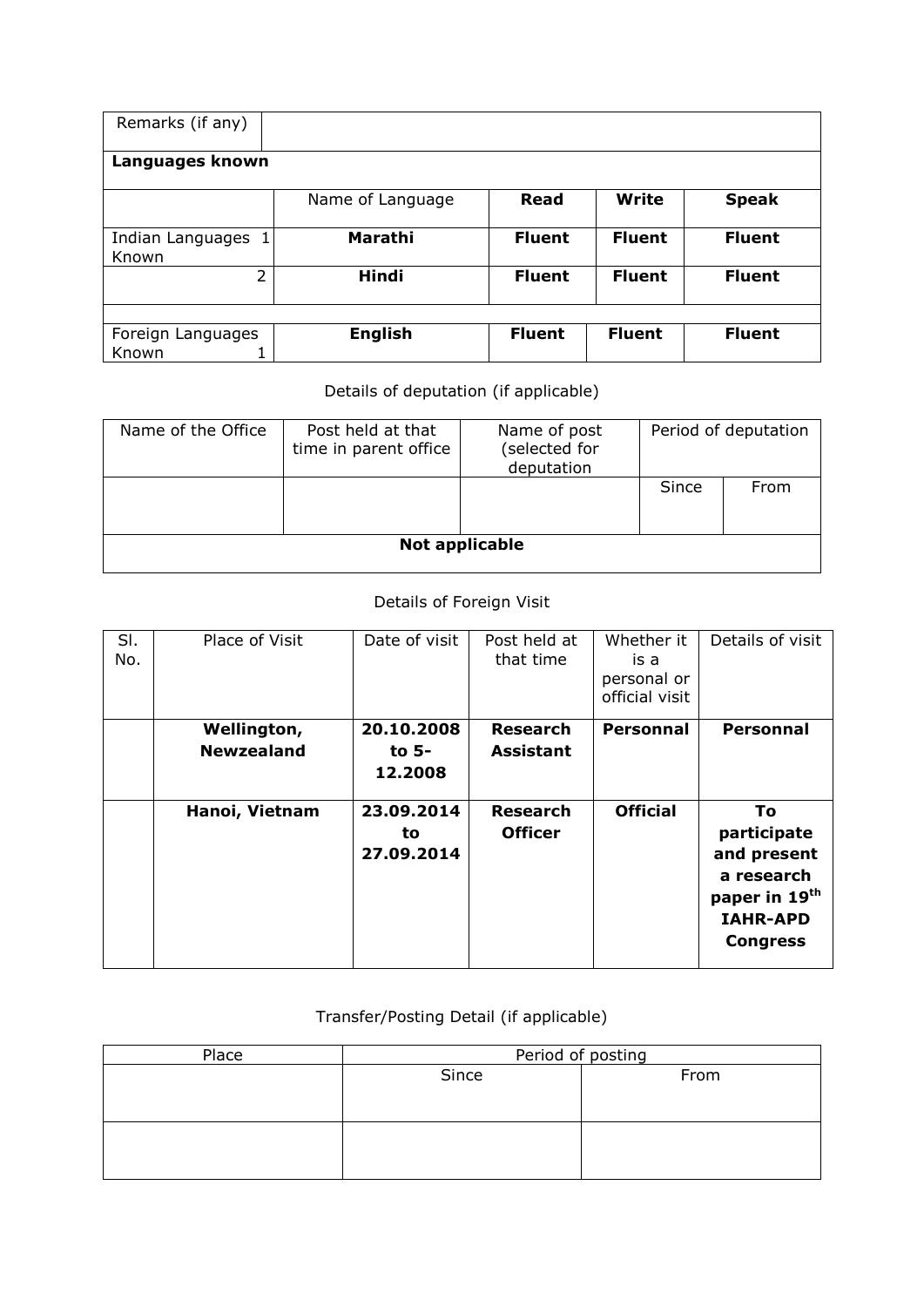| Qualification (Use extra photocopy sheets for multi qualifications, experience, training, awards details) |  |                                                       |                         |                  |                                       |                                       |  |  |  |
|-----------------------------------------------------------------------------------------------------------|--|-------------------------------------------------------|-------------------------|------------------|---------------------------------------|---------------------------------------|--|--|--|
| Qualification                                                                                             |  |                                                       | Discipline              |                  |                                       | Specialization 1                      |  |  |  |
| B.E                                                                                                       |  | <b>Engineering</b>                                    |                         |                  |                                       | <b>Civil Engineering</b>              |  |  |  |
|                                                                                                           |  |                                                       |                         |                  |                                       |                                       |  |  |  |
| Year                                                                                                      |  | Division                                              |                         | CGPA/ % Marks    |                                       | Specialization 2                      |  |  |  |
| 2001                                                                                                      |  | <b>First class with</b>                               |                         | 79.83 %          |                                       |                                       |  |  |  |
|                                                                                                           |  | <b>Distinction</b>                                    |                         |                  |                                       |                                       |  |  |  |
| Institution                                                                                               |  | University                                            |                         | Place            |                                       | Country                               |  |  |  |
| Kavikulguru Institute                                                                                     |  | <b>Nagpur</b>                                         |                         | <b>Nagpur</b>    |                                       | India                                 |  |  |  |
| of technology and                                                                                         |  |                                                       |                         |                  |                                       |                                       |  |  |  |
|                                                                                                           |  |                                                       |                         |                  |                                       |                                       |  |  |  |
| science, Ramtek                                                                                           |  |                                                       |                         |                  |                                       |                                       |  |  |  |
| Qualification                                                                                             |  | Discipline                                            |                         |                  |                                       | Specialization 1                      |  |  |  |
|                                                                                                           |  |                                                       |                         |                  |                                       |                                       |  |  |  |
| M.E                                                                                                       |  | <b>Engineering</b>                                    |                         |                  |                                       | <b>Civil Engineering (Hydraulics)</b> |  |  |  |
| Year                                                                                                      |  | <b>Division</b>                                       |                         | CGPA/%marks      |                                       | Specialization 2                      |  |  |  |
| 2011                                                                                                      |  | <b>First class</b>                                    |                         | 73.5             |                                       |                                       |  |  |  |
| Institution                                                                                               |  | University                                            |                         | Place            |                                       | Country                               |  |  |  |
| <b>College of</b>                                                                                         |  | <b>Pune</b>                                           |                         | <b>Pune</b>      |                                       | <b>India</b>                          |  |  |  |
| <b>Engineering, Pune</b>                                                                                  |  |                                                       |                         |                  |                                       |                                       |  |  |  |
| Qualification                                                                                             |  | Discipline                                            |                         | Specialization 1 |                                       |                                       |  |  |  |
| <b>Pursuing Ph.D</b>                                                                                      |  | <b>Engineering</b>                                    |                         |                  | <b>Civil Engineering (Hydraulics)</b> |                                       |  |  |  |
| Year                                                                                                      |  | <b>Division</b>                                       |                         | CGPA/%marks      |                                       | Specialization 2                      |  |  |  |
| 2012-tii date                                                                                             |  |                                                       |                         |                  |                                       |                                       |  |  |  |
| Institution                                                                                               |  | University                                            | Place                   |                  |                                       | Country                               |  |  |  |
| <b>Indian Institute of</b>                                                                                |  | -                                                     |                         | <b>Mumbai</b>    |                                       | <b>India</b>                          |  |  |  |
| Technology,                                                                                               |  |                                                       |                         |                  |                                       |                                       |  |  |  |
| <b>Bombay</b>                                                                                             |  |                                                       |                         |                  |                                       |                                       |  |  |  |
|                                                                                                           |  |                                                       |                         |                  |                                       |                                       |  |  |  |
| <b>Experience</b>                                                                                         |  |                                                       |                         |                  |                                       |                                       |  |  |  |
| Type of Posting                                                                                           |  |                                                       | Level                   |                  |                                       |                                       |  |  |  |
| <b>Central civil services</b>                                                                             |  |                                                       | <b>Group A gazetted</b> |                  |                                       |                                       |  |  |  |
| Designation                                                                                               |  | <b>Present Position</b>                               |                         |                  |                                       |                                       |  |  |  |
| <b>Scientist B</b>                                                                                        |  |                                                       |                         |                  | <b>Regular as RA</b>                  |                                       |  |  |  |
| Ministry                                                                                                  |  |                                                       |                         | Department       |                                       |                                       |  |  |  |
| <b>Ministry of Water Resources,</b><br><b>River Development and</b><br><b>Ganga Rejuvenation</b>          |  | <b>Central Water and Power Research Station, Pune</b> |                         |                  |                                       |                                       |  |  |  |
| Office                                                                                                    |  |                                                       | Place                   |                  |                                       |                                       |  |  |  |
| <b>SED Division, CWPRS</b>                                                                                |  |                                                       | <b>Pune</b>             |                  |                                       |                                       |  |  |  |
| <b>Experience Subject</b>                                                                                 |  | Period of Posting                                     |                         |                  |                                       |                                       |  |  |  |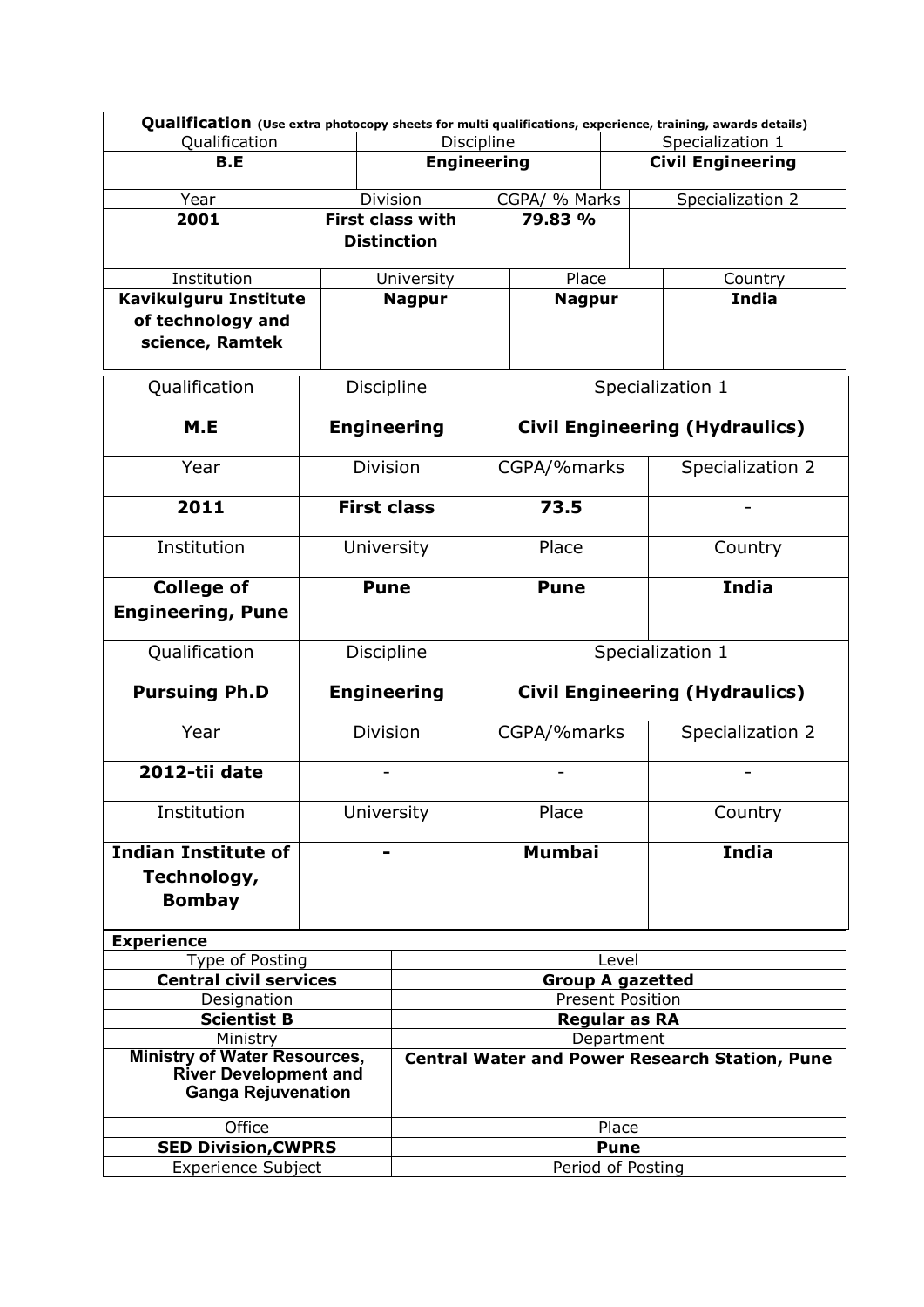| Major                                                                                         |                      | Minor                        |                            | From                    |                                                                          | To                                                    |  |  |  |
|-----------------------------------------------------------------------------------------------|----------------------|------------------------------|----------------------------|-------------------------|--------------------------------------------------------------------------|-------------------------------------------------------|--|--|--|
| <b>Water Resources, flood</b>                                                                 |                      | <b>Hydraulic modeling of</b> |                            | 06.07.2012              |                                                                          | <b>Till date</b>                                      |  |  |  |
| control and irrigation                                                                        |                      | reservoir and                |                            |                         |                                                                          |                                                       |  |  |  |
|                                                                                               |                      | appurtenant structure        |                            |                         |                                                                          |                                                       |  |  |  |
|                                                                                               |                      |                              |                            |                         |                                                                          |                                                       |  |  |  |
| <b>Experience</b>                                                                             |                      |                              |                            |                         |                                                                          |                                                       |  |  |  |
| Type of Posting                                                                               |                      |                              |                            | Level                   |                                                                          |                                                       |  |  |  |
| <b>Central civil services</b>                                                                 |                      |                              |                            | <b>Group B</b>          |                                                                          |                                                       |  |  |  |
| Designation                                                                                   |                      |                              |                            | <b>Present Position</b> |                                                                          |                                                       |  |  |  |
| <b>Research Assistant</b>                                                                     |                      |                              |                            | Regular                 |                                                                          |                                                       |  |  |  |
| Ministry                                                                                      |                      |                              |                            | Department              |                                                                          |                                                       |  |  |  |
| <b>Ministry of Water Resources,</b>                                                           |                      |                              |                            |                         |                                                                          | <b>Central Water and Power Research Station, Pune</b> |  |  |  |
| <b>River Development and</b>                                                                  |                      |                              |                            |                         |                                                                          |                                                       |  |  |  |
| <b>Ganga Rejuvenation</b>                                                                     |                      |                              |                            |                         |                                                                          |                                                       |  |  |  |
| Office                                                                                        |                      |                              |                            | Place                   |                                                                          |                                                       |  |  |  |
| <b>SED Division, CWPRS</b>                                                                    |                      | <b>Pune</b>                  |                            |                         |                                                                          |                                                       |  |  |  |
| <b>Experience Subject</b>                                                                     |                      | Period of Posting            |                            |                         |                                                                          |                                                       |  |  |  |
| Major                                                                                         |                      | Minor                        | From                       | To                      |                                                                          |                                                       |  |  |  |
| <b>Water Resources, flood</b>                                                                 |                      | <b>Hydraulic modeling of</b> |                            | 01.03.2004              |                                                                          | 05-07-2012                                            |  |  |  |
| control and irrigation                                                                        |                      | reservoir and                |                            |                         |                                                                          |                                                       |  |  |  |
|                                                                                               |                      | appurtenant structure        |                            |                         |                                                                          |                                                       |  |  |  |
|                                                                                               |                      |                              |                            |                         |                                                                          |                                                       |  |  |  |
|                                                                                               |                      |                              |                            |                         |                                                                          |                                                       |  |  |  |
| Note:-Refer the Annexure to fill above Major, Minor Subjects and below given training subject |                      |                              |                            |                         |                                                                          |                                                       |  |  |  |
| (minimum 1 week & above)                                                                      |                      |                              |                            |                         |                                                                          |                                                       |  |  |  |
| Training                                                                                      |                      |                              |                            |                         |                                                                          |                                                       |  |  |  |
| <b>Training Year</b>                                                                          | <b>Training Name</b> | <b>Training Subject</b>      |                            |                         |                                                                          |                                                       |  |  |  |
|                                                                                               |                      |                              |                            |                         |                                                                          |                                                       |  |  |  |
| Institute Name, Place<br>Level                                                                |                      |                              | <b>Field Visit Country</b> |                         |                                                                          | Field Visit Place (within India)                      |  |  |  |
|                                                                                               |                      |                              |                            |                         |                                                                          |                                                       |  |  |  |
| <b>Sponsoring Authority</b>                                                                   | Period of Training   |                              |                            | Duration                |                                                                          | Result                                                |  |  |  |
|                                                                                               | From                 | To                           |                            | in Weeks)               |                                                                          | Qualified                                             |  |  |  |
|                                                                                               |                      |                              |                            |                         |                                                                          | Not Qualified                                         |  |  |  |
| <b>Awards/Publications</b>                                                                    |                      |                              |                            | $\sqrt{2221}$           | $\mathbf{W}$ , $\mathbf{H}$ , $\mathbf{H}$ , $\mathbf{H}$ , $\mathbf{H}$ | .                                                     |  |  |  |

Gadge P. P., Bhajantri M. R., and Pethe P. C. (2010), "Hydraulic model studies for tunnel spillway of Parbati H.E. Project, stage-III, Himachal Pradesh." Journal of Hyd. Engg., Indian Society for Hydraulics, vol. 16, No. 2, pp: 59-74.

Dr. (Mrs.) V. V. Bhosekar, Mrs. Sangeeta Patnaik, Mrs. Prajakta Gadge, Dr. I. D. Gupta, "Discharge characteristics of orifice spillway". International Journal of Dam engineering, XXIV(1), 5-18

Mrs. Prajakta P. Gadge, Amit Kulhare, Mrs V.V.Bhosekar (2011), "Application of Computational Fluid Dynamics in Hydraulic Structures".National Conference on Hydraulics and Water Resources,